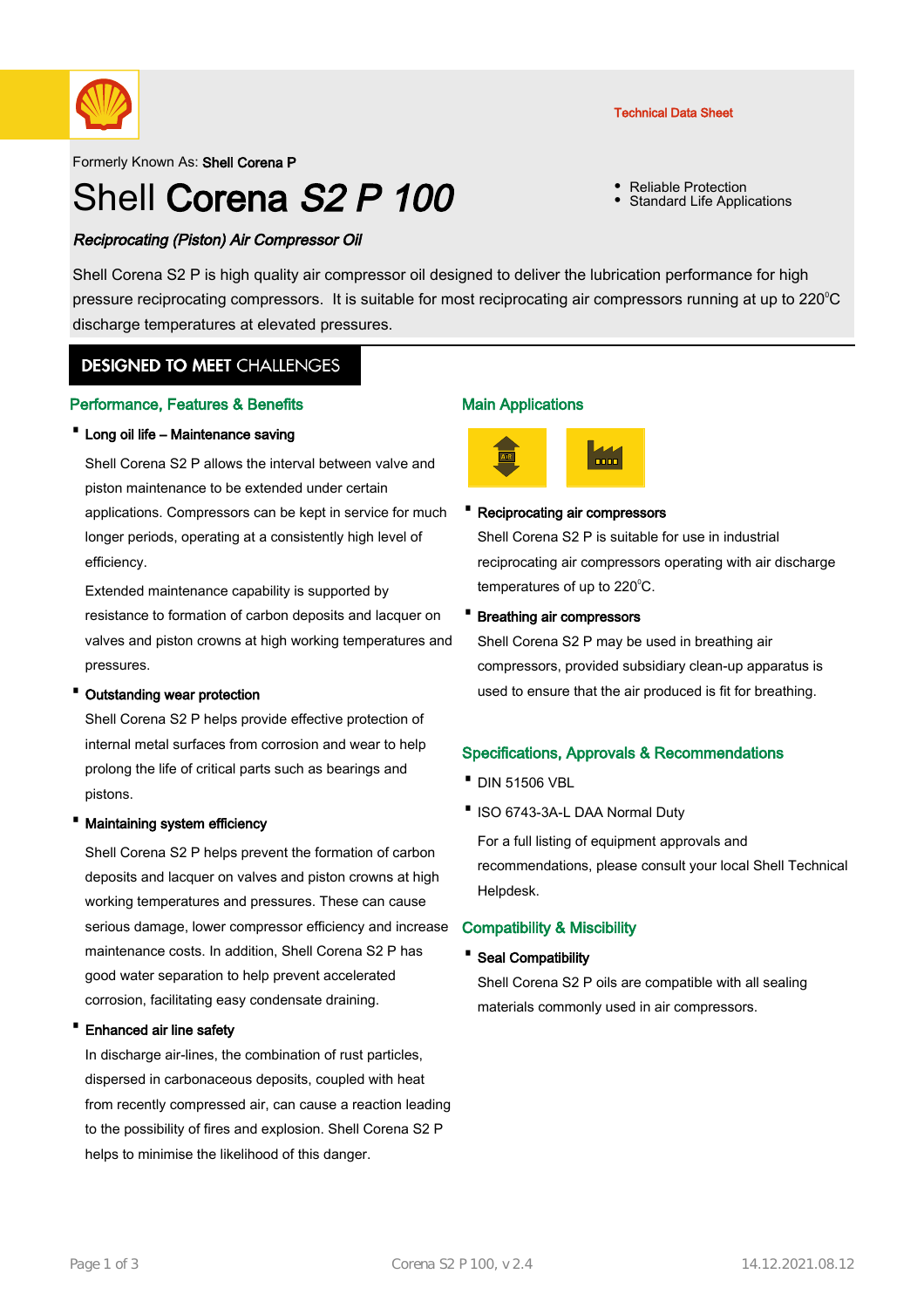# Typical Physical Characteristics

| <b>Properties</b>                            |                 |                        | Method            | Shell Corena S2 P 100 |
|----------------------------------------------|-----------------|------------------------|-------------------|-----------------------|
| <b>ISO Viscosity Grade</b>                   |                 |                        | <b>ISO 3448</b>   | 100                   |
| <b>Kinematic Viscosity</b>                   | $@40^{\circ}$ C | mm <sup>2</sup> /s     | <b>ASTM D445</b>  | 100                   |
| <b>Kinematic Viscosity</b>                   | @100°C          | mm <sup>2</sup> /s     | <b>ASTM D445</b>  | 9.2                   |
| <b>Density</b>                               | $@15^{\circ}$ C | kg/m <sup>3</sup>      | <b>ASTM D1298</b> | 899                   |
| Flash Point (COC)                            |                 | <sup>°</sup> C minimum | <b>ASTM D92</b>   | 205                   |
| <b>Pour Point</b>                            |                 | $^0C$                  | <b>ASTM D97</b>   | $-33$                 |
| <b>Neutralisation Value</b>                  |                 | mg KOH/g               | <b>ASTM D974</b>  | 0.3                   |
| <b>Sulphated Ash</b>                         |                 | % m                    | <b>DIN 51575</b>  | 0.06                  |
| <b>Rust Prevention - Synthetic Sea Water</b> |                 | degree                 | <b>ASTM D665B</b> | Pass                  |
| <b>Water Sperability</b>                     | $@82^{\circ}C$  | min                    | <b>ASTM D1401</b> | 20                    |

These characteristics are typical of current production. Whilst future production will conform to Shell's specification, variations in these characteristics may occur.

# Health, Safety & Environment

# · Health and Safety

Shell Corena S2 P 100 is unlikely to present any significant health or safety hazard when properly used in the recommended application and good standards of personal hygiene are maintained.

Avoid contact with skin. Use impervious gloves with used oil. After skin contact, wash immediately with soap and water.

Guidance on Health and Safety is available on the appropriate Safety Data Sheet, which can be obtained from https://www.epc.shell.com

# · Protect the Environment

Take used oil to an authorised collection point. Do not discharge into drains, soil or water.

# Additional Information

# · Advice

Advice on applications not covered here may be obtained from your Shell representative.